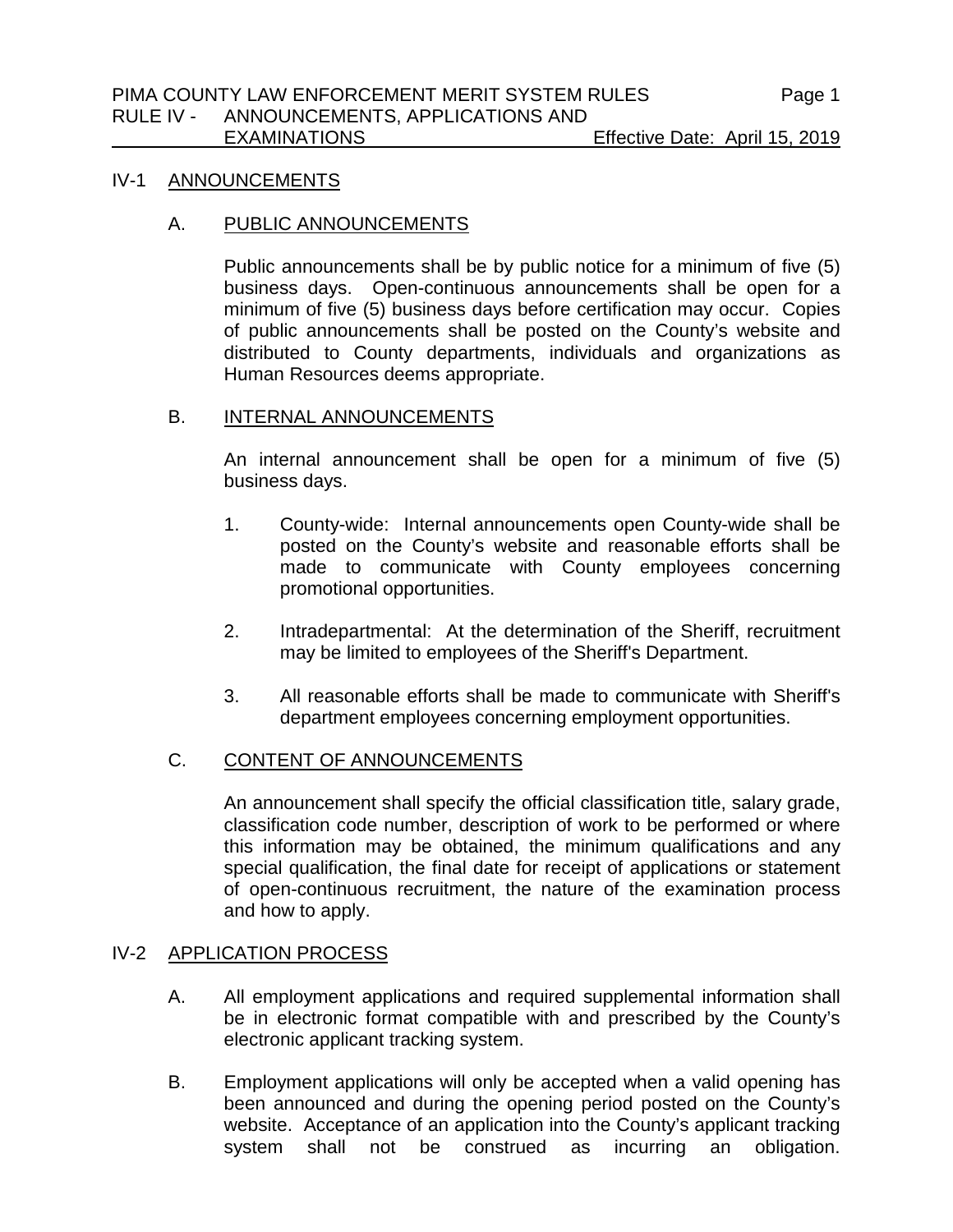# IV-2 C. DISQUALIFICATION

Human Resources may refuse to examine an applicant, or, after the examination process, may disqualify a candidate or remove an eligible applicant's name from the recruitment process if it is found that the individual:

- 1. Does not meet the minimum qualifications established for the classification or position;
- 2. Is determined to be physically or mentally unable to effectively or safely perform the work of the classification applied for;
- 3. Is addicted to narcotics or other substances in a manner which would affect the ability to safely, effectively and dependably perform the duties of the classification applied for;
- 4. Has made a false statement of, or failed to disclose, a material fact in the application process;
- 5. Has used or attempted to use political pressure or bribery to secure an advantage in the examination or in the appointment to a position in County employment;
- 6. Has indirectly or directly obtained information to which the candidate is not entitled regarding any examination;
- 7. Has failed to submit the completed application correctly or within the prescribed time limits;
- 8. Has taken part in the compilation, administration, or correction of the examination in which he/she is competing;
- 9. Has previously been dismissed for a disciplinary reason from a position in County employment;
- 10. Has been convicted of a crime or has a record of convictions, the nature of which would affect the applicant's suitability for employment;
- 11. Has failed to appear for a scheduled examination or interview;
- 12. Has failed any phase of the examination process;
- 13. Has a record of unsatisfactory performance on previous jobs;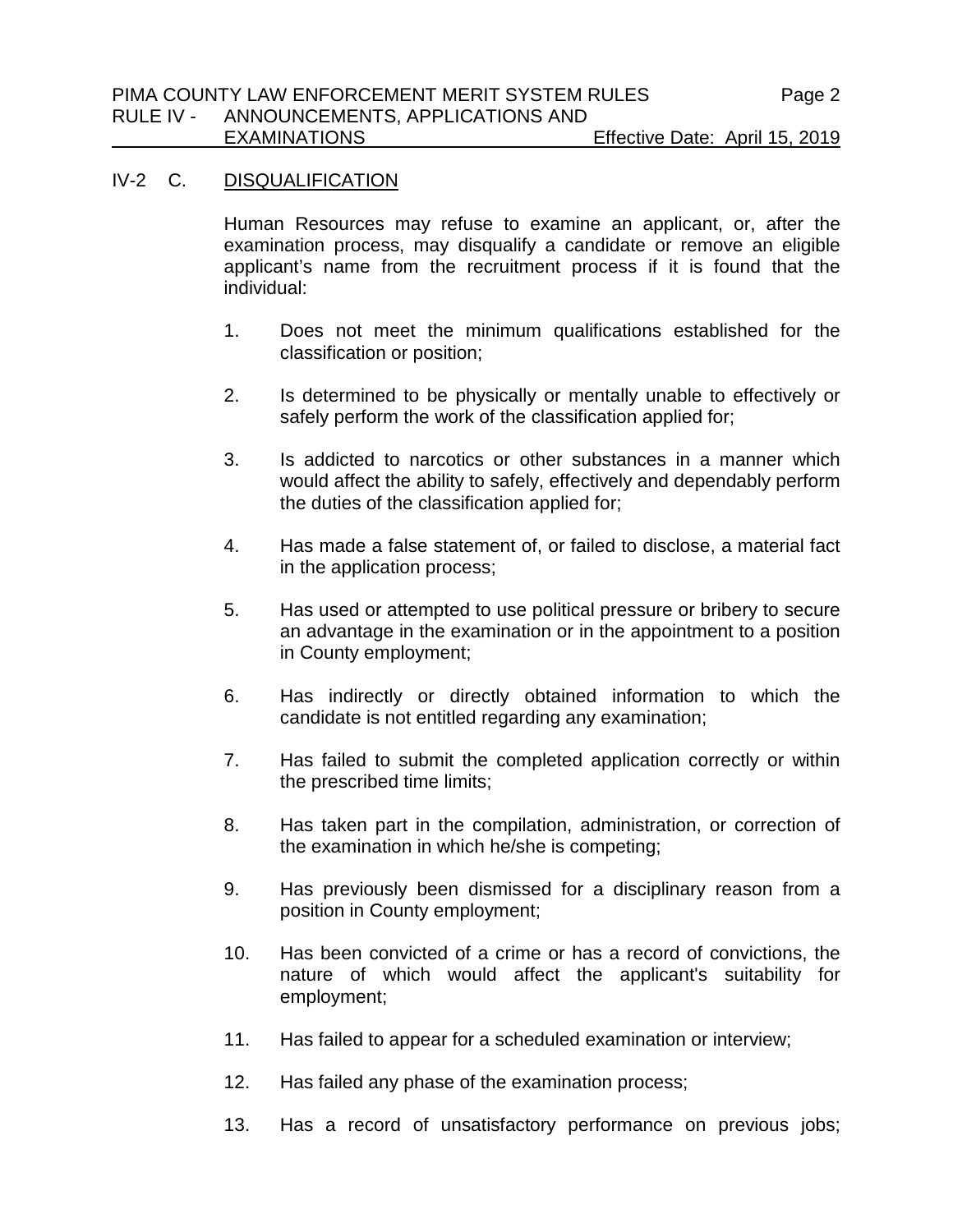- IV-2 C. 14. Has been determined by Human Resources to be unsuitable for employment for any other job-related reason; or
	- 15. Has otherwise violated the provisions of the Arizona Revised Statutes (ARS), these Rules, or Pima County Personnel Policies.

### IV-3 CHARACTER OF EXAMINATIONS

- A. Examinations for entrance to the Sheriff's Department shall be conducted on an open competitive basis. Examinations shall be practical in nature, and shall be constructed to reveal the capacity of the applicant for the particular position for which the applicants are competing as well as their general background and related knowledge and shall be rated objectively. A practical written test shall be included, except when the Council determines that such a written test is impracticable.
- B. Examinations may include a competitive performance test, a rating of training and experience, an oral examination, and any other form of examination(s) approved by the Director of Human Resources or any combination thereof.
- C. Human Resources may assign definite weights to each part of the examination prior to its public announcement.

# IV-4 CONDUCT OF EXAMINATIONS

Written tests shall be conducted simultaneously or continuously in as many places as are necessary and convenient. Human Resources shall arrange for such monitors and facilities as may be necessary.

# IV-5 EXAMINATION SCORES AND PASSING POINTS

Based on appropriate and available statistical techniques and procedures, Human Resources shall:

- A. Approve the passing point for each test or section of the examination;
- B. Determine the method of combining the scores of such tests or sections; and,
- C. Establish final scores.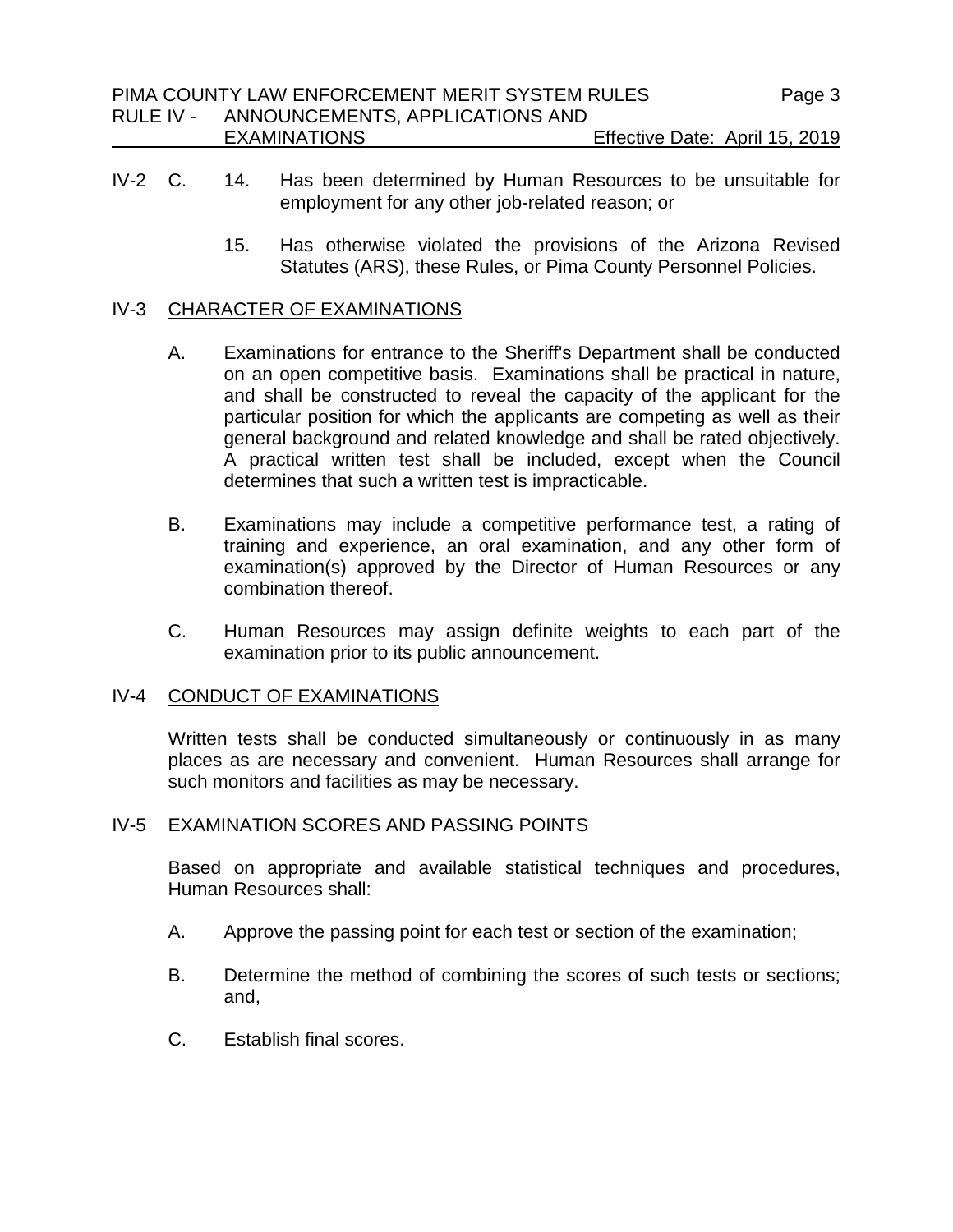#### IV-6 RATING TRAINING AND EXPERIENCE

When training and experience form a part of the total examination, Human Resources shall determine a procedure for the evaluation of the training and experience qualifications of the various applicants. The formula used in appraisal shall give due regard to recency and quality of experience and to the pertinency of the training. This procedure shall allow for the substitution of training for experience, and experience for training, within the limits stated in the classification plan.

### IV-7 INVESTIGATIONS

Human Resources may investigate the applicant's training and experience to verify the statements contained in the application and to gather evidence regarding character and fitness. Should investigations produce information affecting the statement of the applicant's application or the rating of training and experience, Human Resources shall disqualify or re-rate the applicant's record accordingly. Human Resources shall promptly notify the applicant when such action is taken.

#### IV-8 ORAL EXAMINATIONS

When an oral examination forms a part of the total examination, the Sheriff or designee shall appoint such oral examination boards as are necessary. An oral examination board shall consist of at least three members who are qualified and technically familiar with the character of work in the position for which the applicant is being examined. No member of the oral examination board shall, at the time of service, be an Elected Official or be a candidate for any elective office.

### IV-9 NOTICE OF EXAMINATION RESULTS

Each applicant who has successfully completed application and examination requirements shall be notified. An eligible applicant, upon request and presentation of proper identification, shall be entitled to information concerning his/her relative position among the identified/certified applicants. An applicant who fails any part of the examination or the total examination shall be notified of his/her failure.

### IV-10 SPECIAL EXAMINATIONS

No applicant shall be given a special examination except to correct an error for which Pima County was responsible. A statement of the reasons for any such examination shall be filed with the applicant's examination records. Except in the case of a manifest error affecting the applicant, or in the case of placement of the disabled, no candidates shall be given a special examination in any manner not afforded all candidates for the same classification.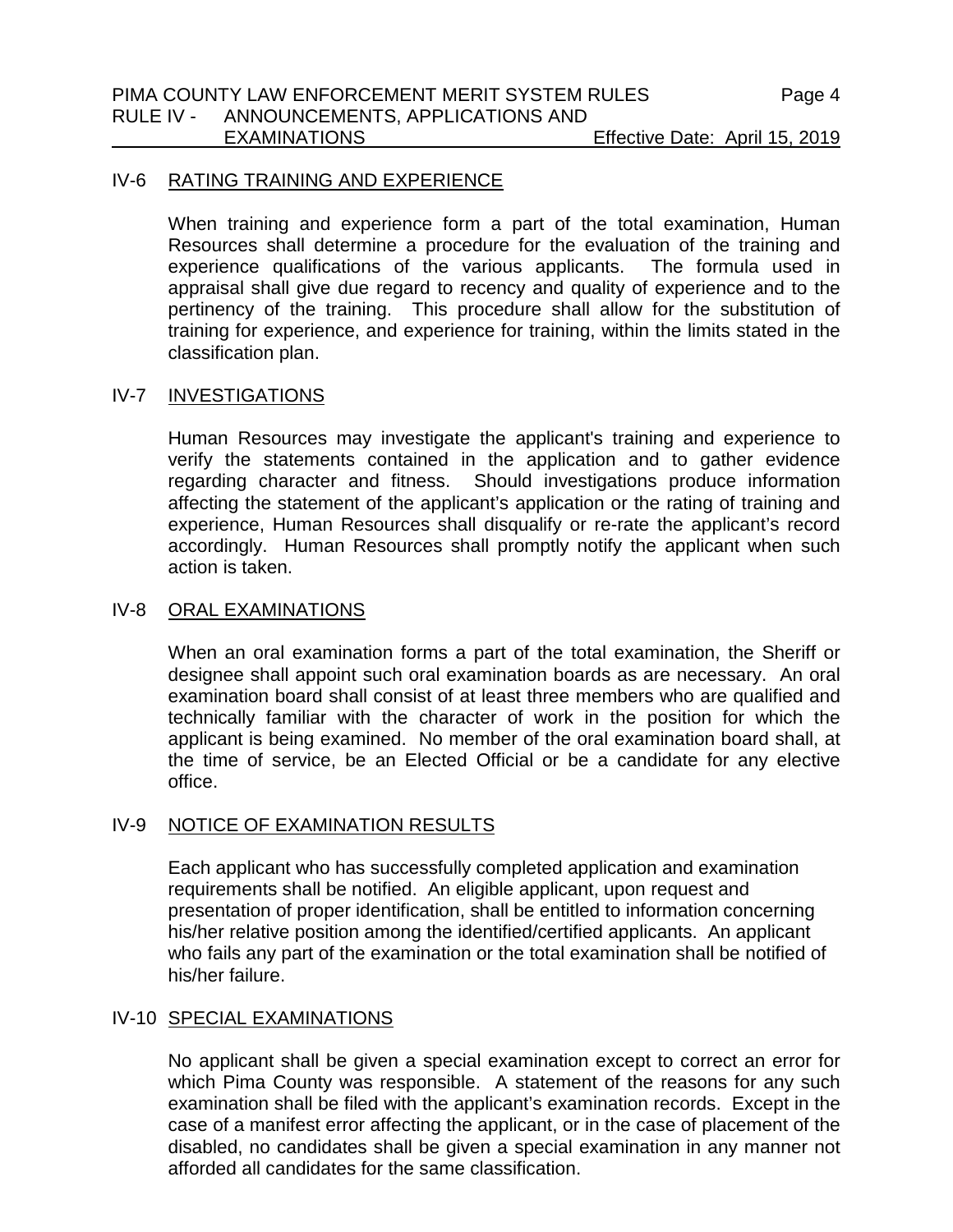# IV-11 MEDICAL AND BEHAVIORAL SCIENCE EVALUATIONS

After offer of employment, an employee must pass all required psychological and medical evaluations before initial appointment.

#### IV-12 EXAMINATION RECORDS

Human Resources shall be responsible for the maintenance of all records pertaining to applications and examination processes. Applications and other records shall be kept as long as may be required by law.

### IV-13 PREFERENCE POINTS

Veteran's preference shall be granted in compliance with federal law and state statute. Disability preference shall be granted in accordance with state law. Native American preference shall be granted in compliance with the Board of Supervisors' Native American employment policy. Preference points will be awarded during the pre-certification process for applicants who have received a passing score on an employment application. Preference points allow eligible applicants additional opportunity to be interviewed or otherwise reviewed by the hiring department for an initial appointment and shall not ordinarily be used to displace otherwise qualified candidates.

No person eligible for preferences pursuant to this section shall be awarded more than fifteen (15) preference points.

- A. Veteran: Veterans meeting the statutory requirements shall be awarded five (5) preference points.
- B. 1. Disabled Veterans: A total of ten (10) preference points shall be awarded to a disabled veteran with a service connected disability who meets the statutory requirements and submits the required documentation. Preference points awarded to disabled veterans shall not be combined with veteran or disabled applicant preference points.
	- 2. Disabled applicants: Five (5) preference points shall be awarded to disabled applicants if the applicant has substantiated the disability by completing a Pima County disclosure form and submitting it to the Human Resources Department in accordance with established procedures.
- C. Spouse or Surviving Spouse: The spouse or surviving spouse of a veteran who meets the statutory requirements shall be awarded five (5) preference points.